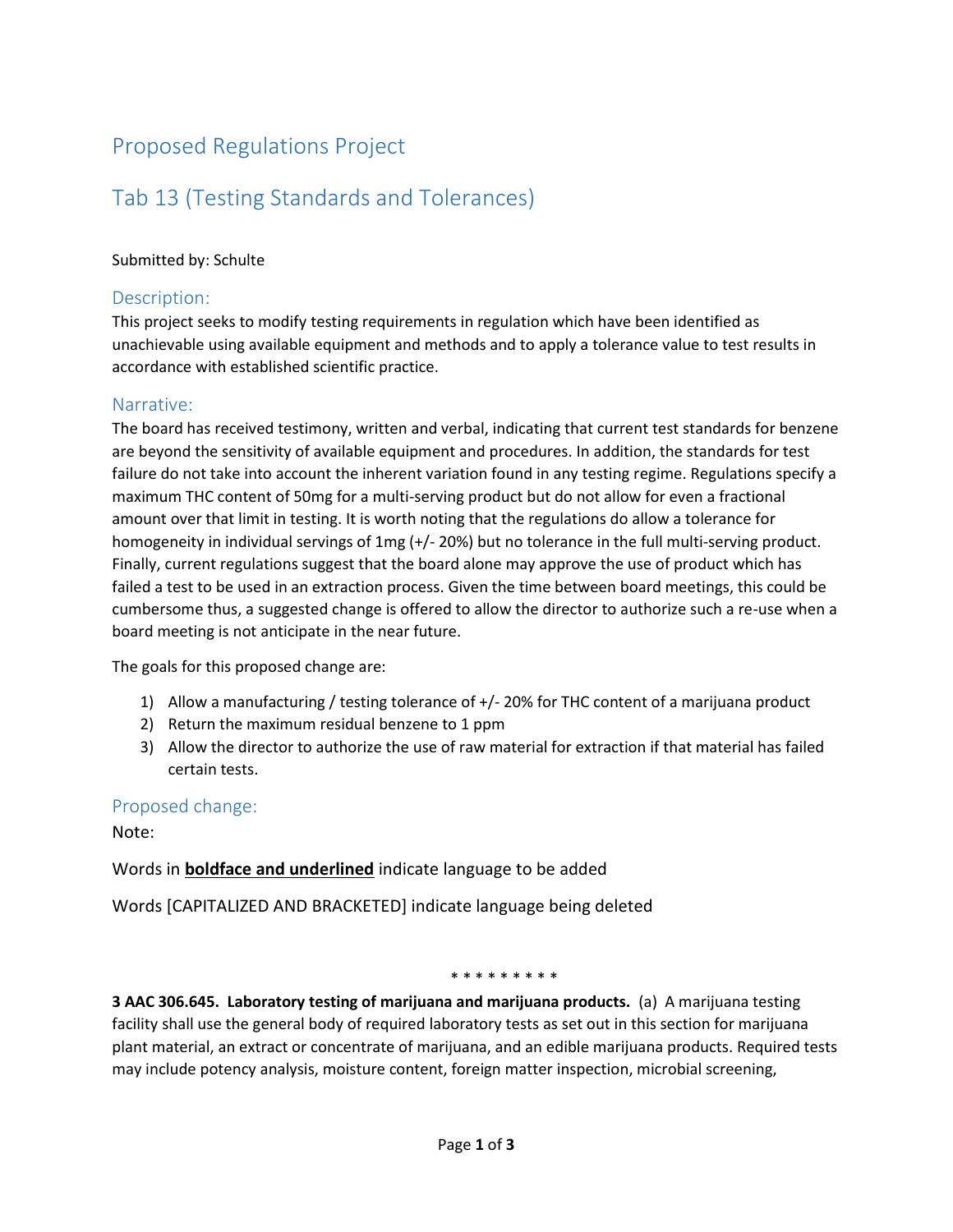pesticide, other chemical residue, and metals screening, and residual solvents levels. A marijuana testing facility shall establish a schedule of fees and sample size required for each test it offers.

(b) The tests required for each marijuana type or marijuana product, are as follows:

 (1) potency testing is required on marijuana bud and flower, marijuana concentrate, and a marijuana product, as follows:

 (A) the required cannabinoid potency test must at least determine the concentration of THC, THCA, CBD, CBDA and CBN cannabinoids; a marijuana testing facility may test and report results for any additional cannabinoid if the test is conducted in compliance with a validated method;

(B) a marijuana testing facility shall report potency test results as follows:

 (i) for a potency test on marijuana and marijuana concentrate, marijuana testing facility shall list for each required cannabinoid a single percentage concentration that represents an average of all samples within the test batch; alternatively, the sum of THC and THCA may be reported as total THC; the sum of CBD and CBDA may be reported as total CBD;

 (ii) for a potency test on a marijuana product, whether conducted on each individual production lot or using process validation, marijuana testing facility shall list for each cannabinoid the total number of milligrams contained within a single retail marijuana product unit for sale;

 (iii) for testing whether the THC content is homogenous, the marijuana testing facility shall report the THC content of each single serving in a multi-unit package; the reported content must be within 20 percent of the manufacturer's target; for example, in a 25 milligrams total THC package with five servings, each serving must contain between four and six milligrams of THC;

 (C) the marijuana testing facility shall determine an edible marijuana product to have failed potency testing if

 (i) an individually packaged edible retail marijuana product contained within a test lot is determined to have more than [50] **60** milligrams of THC within it; or

(ii) the THC content of an edible marijuana product is not homogenous;

(2) microbial testing for the listed substances on the listed marijuana products is required as follows:

| Substance                         | Acceptable Limits Per Gram                  | Product to be Tested     |
|-----------------------------------|---------------------------------------------|--------------------------|
| Shiga-toxin producing             | less than 1 colony forming unit ( $CFU/g$ ) | flower; retail marijuana |
| Escherichia coli (STEC)- Bacteria |                                             | Products; water- and     |
| Salmonella species - bacteria     | less than 1 colony forming unit ( $CFU/g$ ) | food-based concentrates  |
| Aspergillus fumigatus,            | less than 1 colony forming unit ( $CFU/g$ ) |                          |
| Aspergillus flavus, Aspergillus   |                                             |                          |
| niger - fungus                    |                                             |                          |

(3) testing for the listed residual solvents and metals on the listed marijuana products is required as follows: